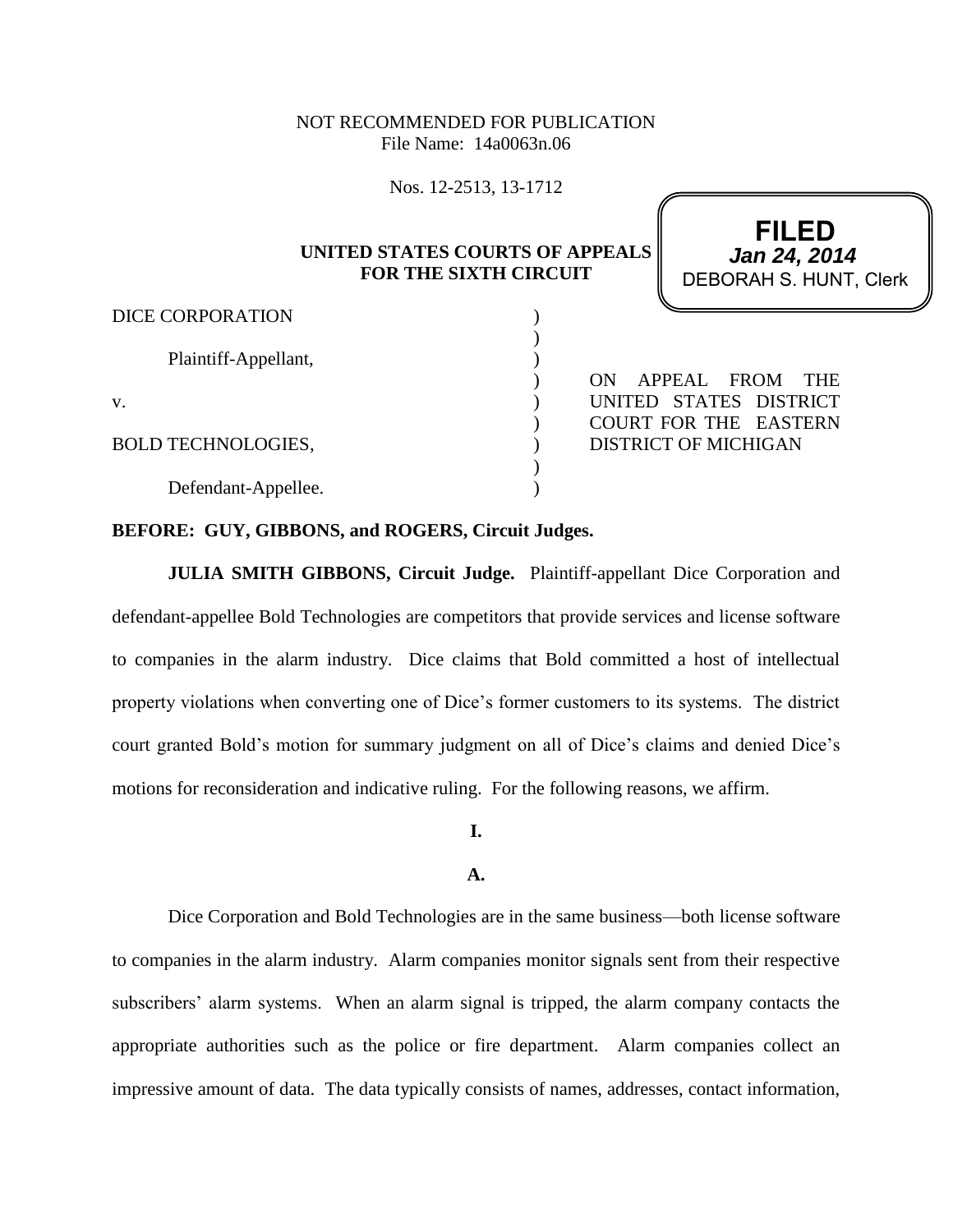billing information, and information regarding the type and location of alarms. As a general matter, both companies' software monitors alarm signals and compiles information in databases. Dice's software is known as Dice software; Bold's is licensed under the trade name Manitou.

Despite providing similar services, the technical features of their software are significantly different. By way of quick background, computers operate in a binary number system: 0 for off and 1 for on. Current computers are capable only of executing functions based on this basic language consisting of strings of 1's and 0's. This is known as object code. Computer programming languages—such as C++ and Thoroughbred Basic—facilitate human programming by obviating the need for programmers to write in cumbersome object code. The text of these languages is known as source code. Whether directly or indirectly, the instructions written in source code are ultimately translated into object code so that commands can be executed by the computer. *See generally Universal City Studios, Inc. v. Reimerdes*, 111 F. Supp. 2d 294, 305 (S.D.N.Y. 2000). Dice software is written using the programming language Thoroughbred Basic and runs on the Linux operating system. Manitou is written in the  $C_{++}$  and Visual Basic languages and runs on the Windows operating system.

#### **B.**

This dispute stems from a customer defection. ESC Central was a Dice customer for a decade. In 2011, it transitioned to Bold. Switching software systems is no easy task. The conversion process must be undertaken carefully because the alarm company continues to monitor alarm signals from its subscribers. The transition must be seamless to ensure that the new software is interpreting the incoming alarm signal in the same manner as the old so that no alarm signals are misread or missed. As Bold's chief of operations explained:

After the customer data is extracted and converted, there will be a period of time, usually about 3 months when the customer's central station is running live on the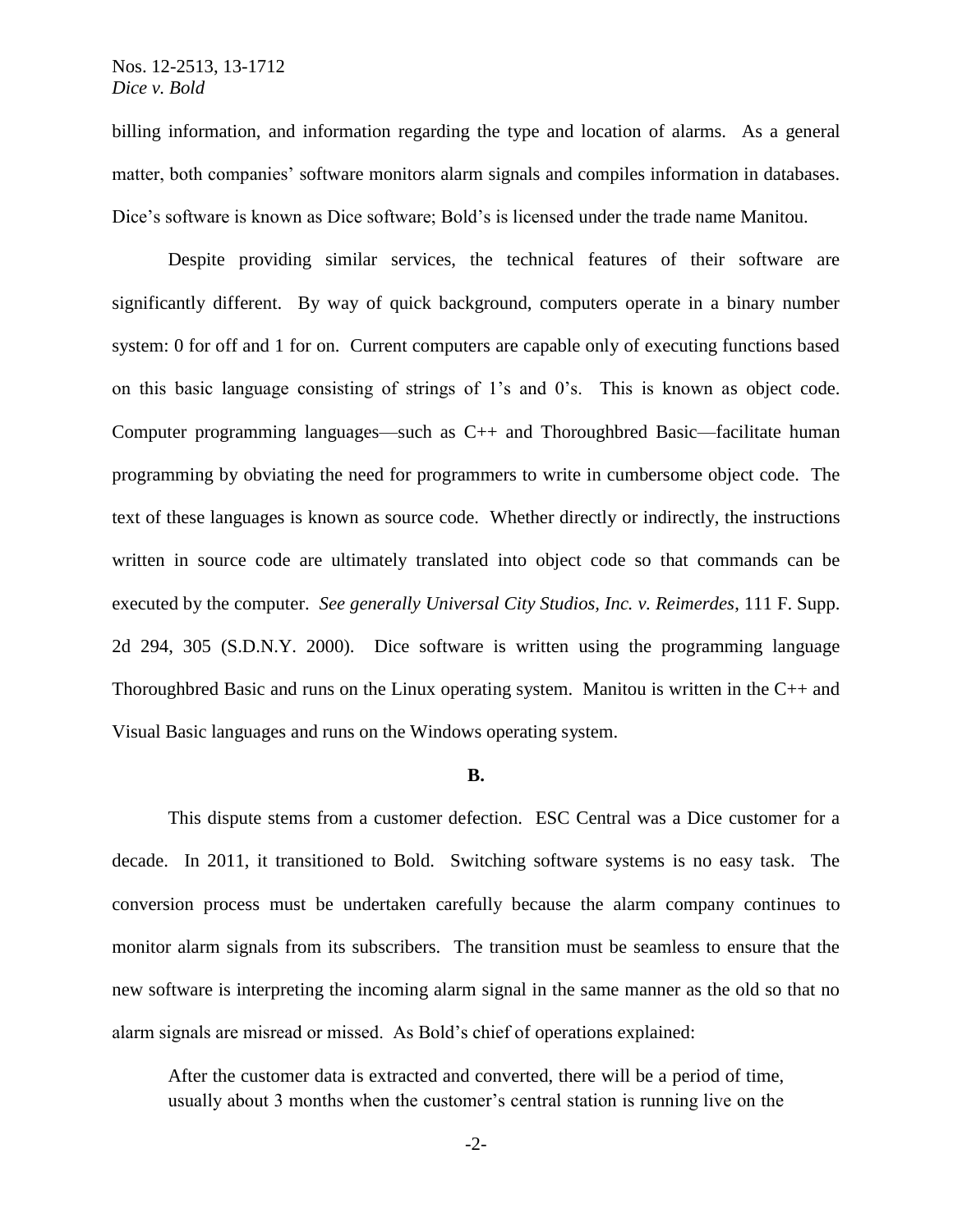old software, but the new software is running in parallel on different servers. The purpose of running the two software systems in parallel is to ensure that the new software is monitoring the alarm signals consistent with the old software. After this period is completed the customer will go live on the new software and will often terminate its license for the old software.

Following this protocol, Bold first extracted ESC Central customer data from Dice's software databases. This data—names, addresses, *etc*.—is owned by ESC Central and not by Dice. Matt Narowski, a current Bold employee and former Dice employee, wrote the computer program ("Extraction Program") used to extract customer data from Dice's database. He explained that he wrote the program using information available to the public together with general knowledge of computer programming; he did not read, review, copy, or rely upon any information about Dice source or object code; the Extraction Program does not contain any Dice source or object code; and, since being employed at Bold, he has not seen a copy of Dice source or object code. And he explained that "the database files where the customer data is stored are not subject to any Dice security features and can be accessed by anyone who has a copy of Thoroughbred Basic, which Bold licensed from that company."

Not so, says Dice. Dice maintains that Bold used and copied Dice's proprietary software in operating the Extraction Program. Clifford Dice stated that he "analyzed the conversion program created by" Narowski and concluded that "[t]he program which Bold has created for converting information belonging to Dice customers cannot operate without access to Dice software and the source code contained within that software."

#### **C.**

Following extraction, the Bold and Dice software systems were run in parallel from June 2011 to August 2011. Although not aware at the time that ESC Central was converting to Bold's Manitou, Dice subsequently became aware through Facebook activity by ESC Central's vice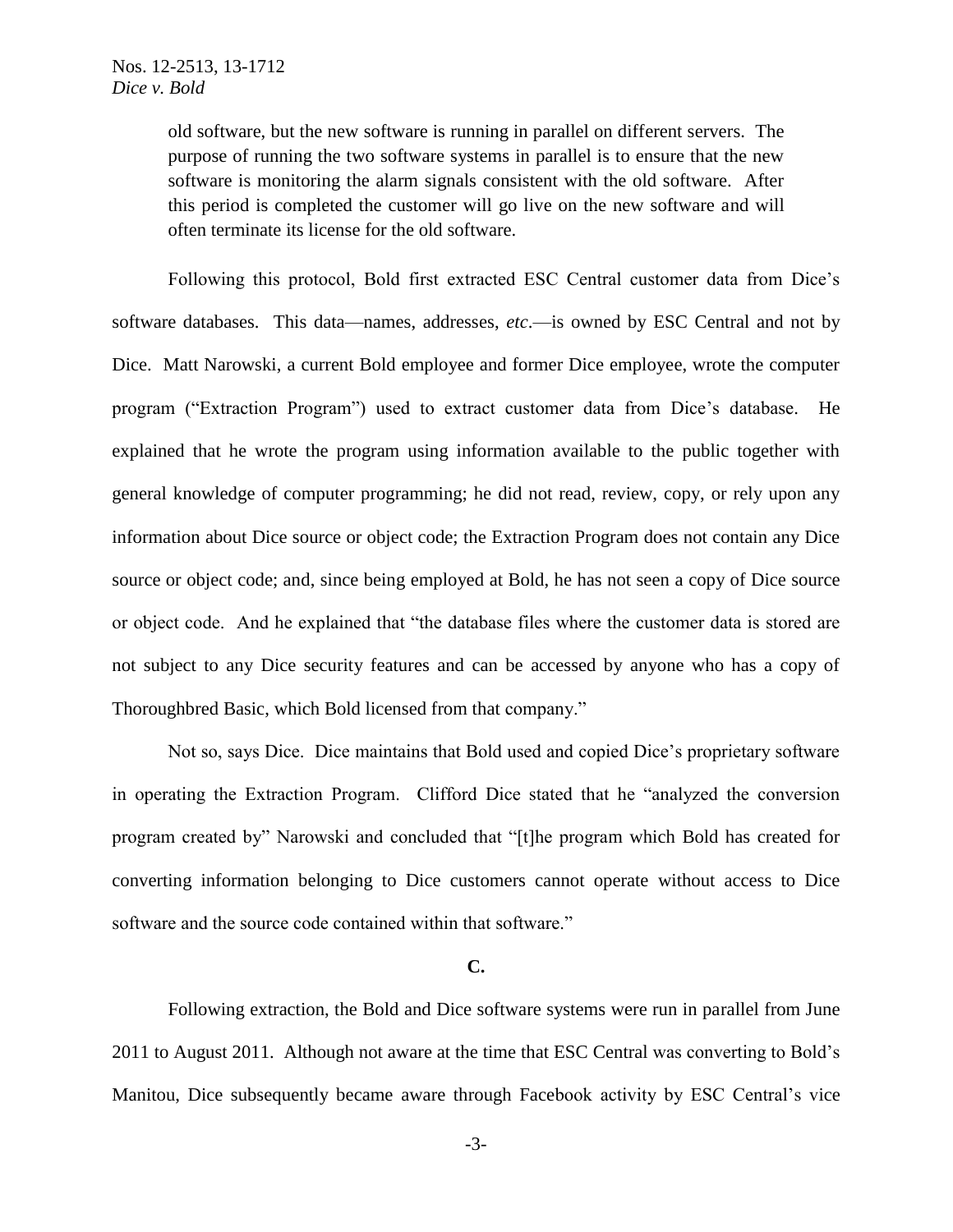president, Kristi Harris Jennings. Immediately thereafter, Dice's Director of Software Development, Julie Coppens, logged into the ESC Central system. She found that someone had accessed Dice's ALSCHART file. Coppens testified that although ESC Central had disconnected Dice, it had not removed access to a phone connection. ESC Central described this as "illegal entering," and sent a cease and desist letter, threatening suit if Dice did it again. Dice, on numerous occasions, admitted that it has no evidence that it was anyone at Bold who accessed the file.

The ALSCHART is a file containing a master list or database of alarm codes. Manufacturers code<sup>1</sup> outgoing alarm signals to identify the type of emergency. For example, a fire signal may be coded "F" by one company and "1" by another. The alarm panel sends these signals to receivers at alarm companies where the information is converted into Dice's standard and compiled in the ALSCHART, a part of Dice's software. Dice's receiver-drivers software performs the conversion from manufacturers' signals to Dice's standard. Dice contends that the ALSCHART and its receiver drivers are proprietary. According to Dice, its standards are unique.

#### **D.**

On December 5, 2011, Dice filed its operative complaint in the Eastern District of Michigan. Dice asserted claims under Michigan's Uniform Trade Secrets Act ("MUTSA"), Mich. Comp. Laws §§ 445.1901–1910, the Copyright Act, 17 U.S.C. §106, the Digital Millennium Copyright Act ("DMCA"), 17 U.S.C. § 1201 *et seq*., and the Computer Fraud and Abuse Act ("CFAA"), 18 U.S.C. § 1030. Dice alleged three basic wrongs: (1) Bold's Extraction

<sup>&</sup>lt;sup>1</sup>These are not computer codes in the same way that object and source code are computer code—*i.e.*, they do not function to allow humans to operate the computer. Alarm codes function as labels indicating the type of alarm.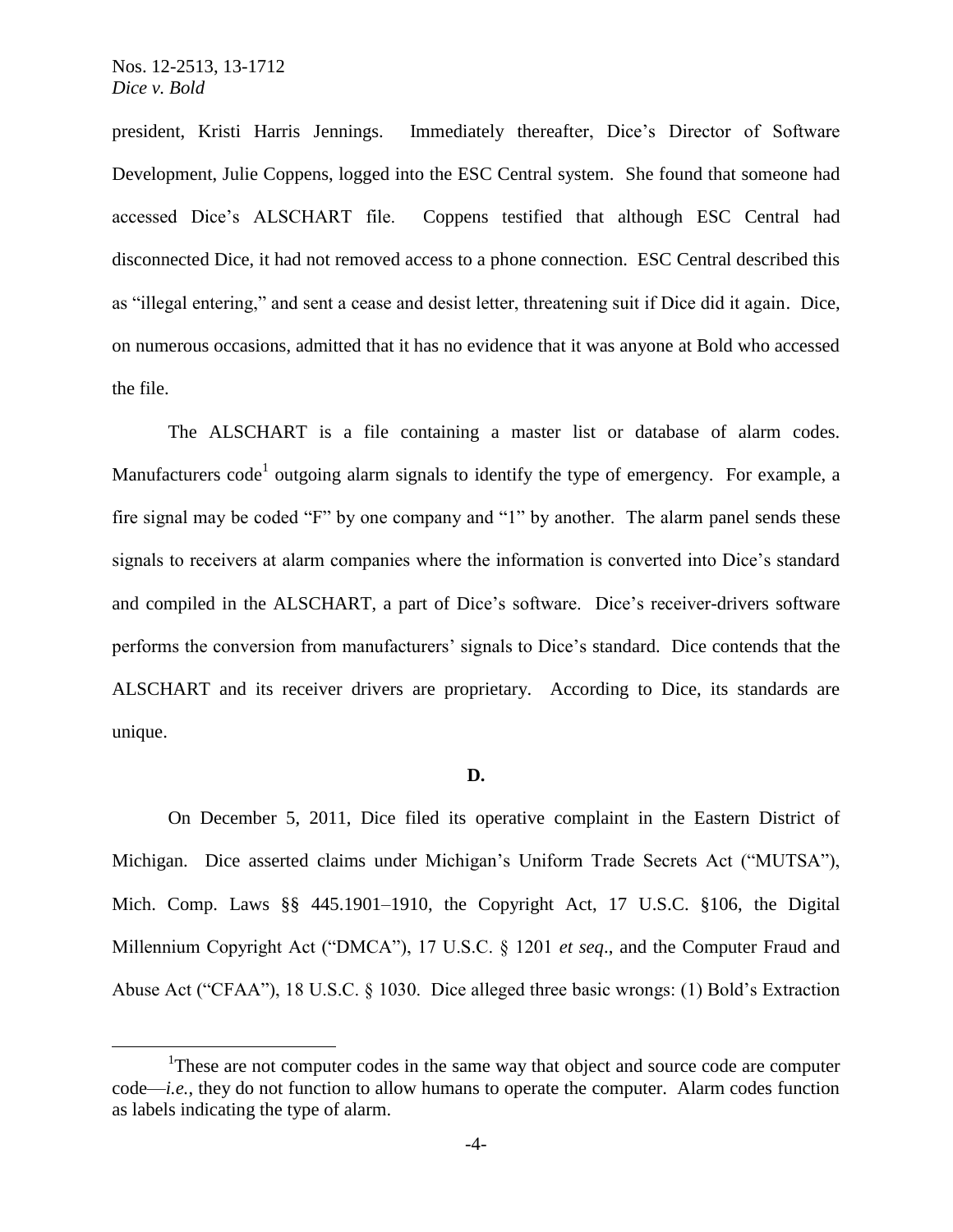Program impermissibly accessed and utilized Dice's proprietary code; (2) former Dice employee and current Bold employee Amy Condon accessed Dice servers and initiated file transfers of proprietary software; and (3) Bold circumvented Dice security protections to access protected material.

Clifford Dice was deposed on February 29, 2012. Bold did not provide Dice with a copy of the Extraction Program until May 14, 2012. Bold moved for summary judgment on June 29, 2012, attaching twenty exhibits covering most of the factual material discussed thus far. Dice filed a cursory response. The response relied in large part on an attached affidavit in which Clifford Dice attested that he had "analyzed the conversion program created by former Dice and current Bold employee Matt Narowski." He claimed that the Extraction Program could not "operate without access to Dice software and the source code contained within that software."

Bold's reply attached a rebuttal expert report from Dr. William McUmber. The report analyzed the Extraction Program and concluded that:

Bold Extract only performs the task of pulling data from the customer's database so that it can be transferred to a different system. . . . Bold Extract does not and cannot read program source code, and does not need to use the Dice source code to perform the data extraction. Bold Extract has no decryption functions, either for data or source code. All of the customer data Bold Extract pulls from the database is unencoded and requires no special handling with decoding functions. No proprietary knowledge is required to write Bold Extract. All of the information that would be needed to write it can be found in ThoroughBred reference guides.

Dice requested that Bold produce Dr. McUmber for deposition prior to filing its summary judgment motion. On this basis, Dice moved to strike Dr. McUmber's report. Dr. McUmber was deposed on September 26, 2012. Dice did not move to file a sur-reply or supplement the record following the deposition. Dice's motion to strike was eventually denied as moot.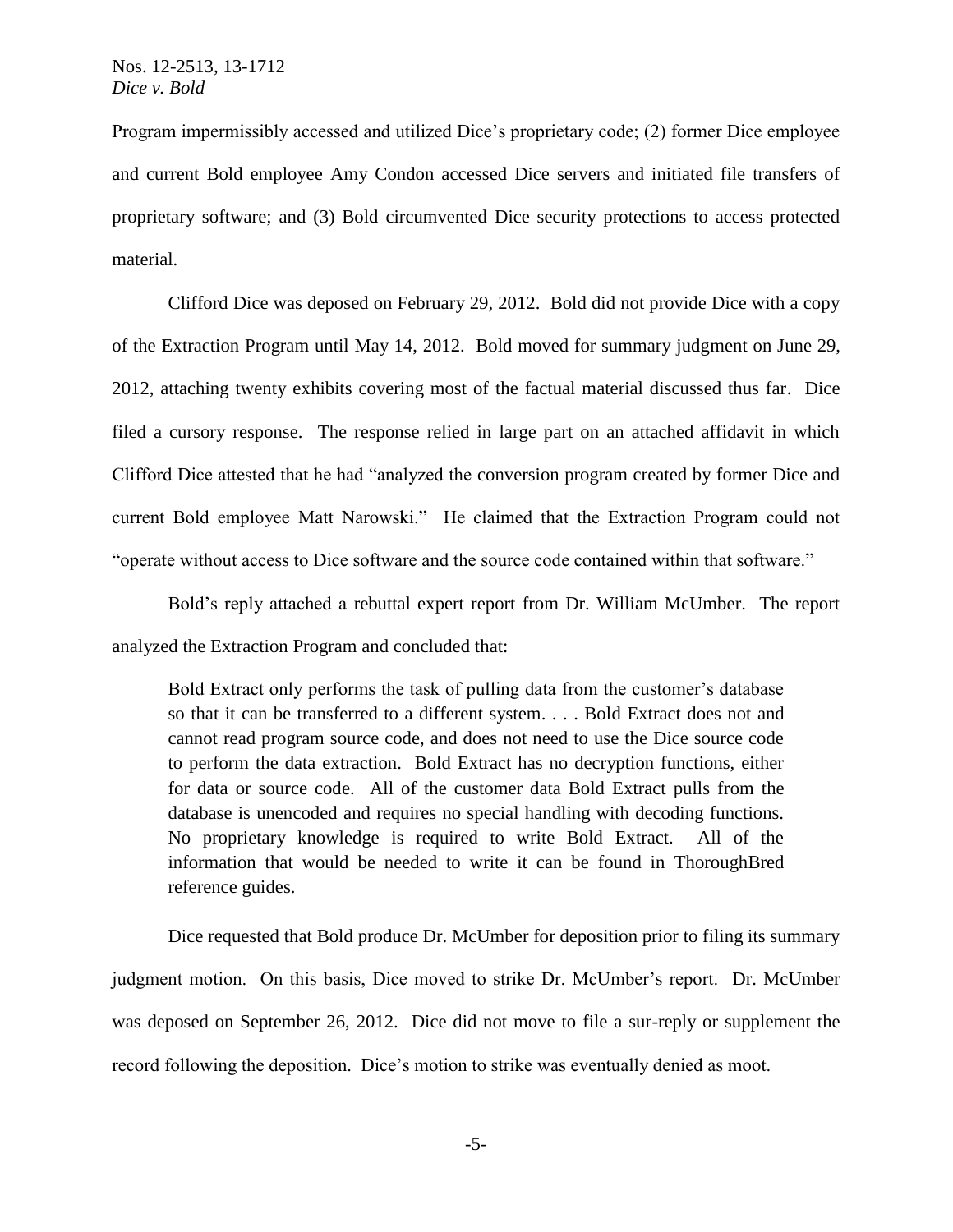The district court rejected Dice's claims in a forty-page opinion, finding them conclusory and devoid of factual support. Dice moved for reconsideration on two grounds. First, Dice claimed that the district court improperly credited the affidavit of Narowski, which Dice claimed was at odds with his deposition testimony. Second, Dice claimed that new evidence—a copy of the "entire extraction program"—was improperly withheld until after Bold filed its motion for summary judgment. Dice claimed that at the time of Dr. McUmber's deposition, Bold produced for the first time the File List used by Bold's Extraction Program (known as "FILELIST.txt"). "Receipt of the entire program," Dice claimed, "permitted [Dice] for the first time to quantify the extent to which [Bold's program was dependent upon Dice source code" and "also permitted [Dice] to disprove the [notion] that [Bold's] extraction program simply utilized commerciallyavailable software produced by Thoroughbred."

Dice attached a comparison highlighting several areas which, Dice claimed, showed literal copying. But as the district court noted in its opinion denying the motion for reconsideration, Clifford Dice did not explain how this evidence demonstrated that Bold used Dice's source code. "Instead he attache<sup>[d]</sup> a computer printout to his affidavit that [Bold] charitably describes as 'virtually incomprehensible.' . . . The Court's own review, in contrast, finds the document completely incomprehensible." The printout contained hundreds of pages of unexplained computer code. Moreover, the File List on which Clifford Dice's analysis was based was not attached to Dice's motion. Dice claims that the failure to attach this document was inadvertent.

After filing its motion for reconsideration but before the district court ruled on that motion, Dice filed a notice of appeal. Subsequently, the district court denied Dice's motion for reconsideration. Dice did not amend its notice of appeal within 30 days of that date. On May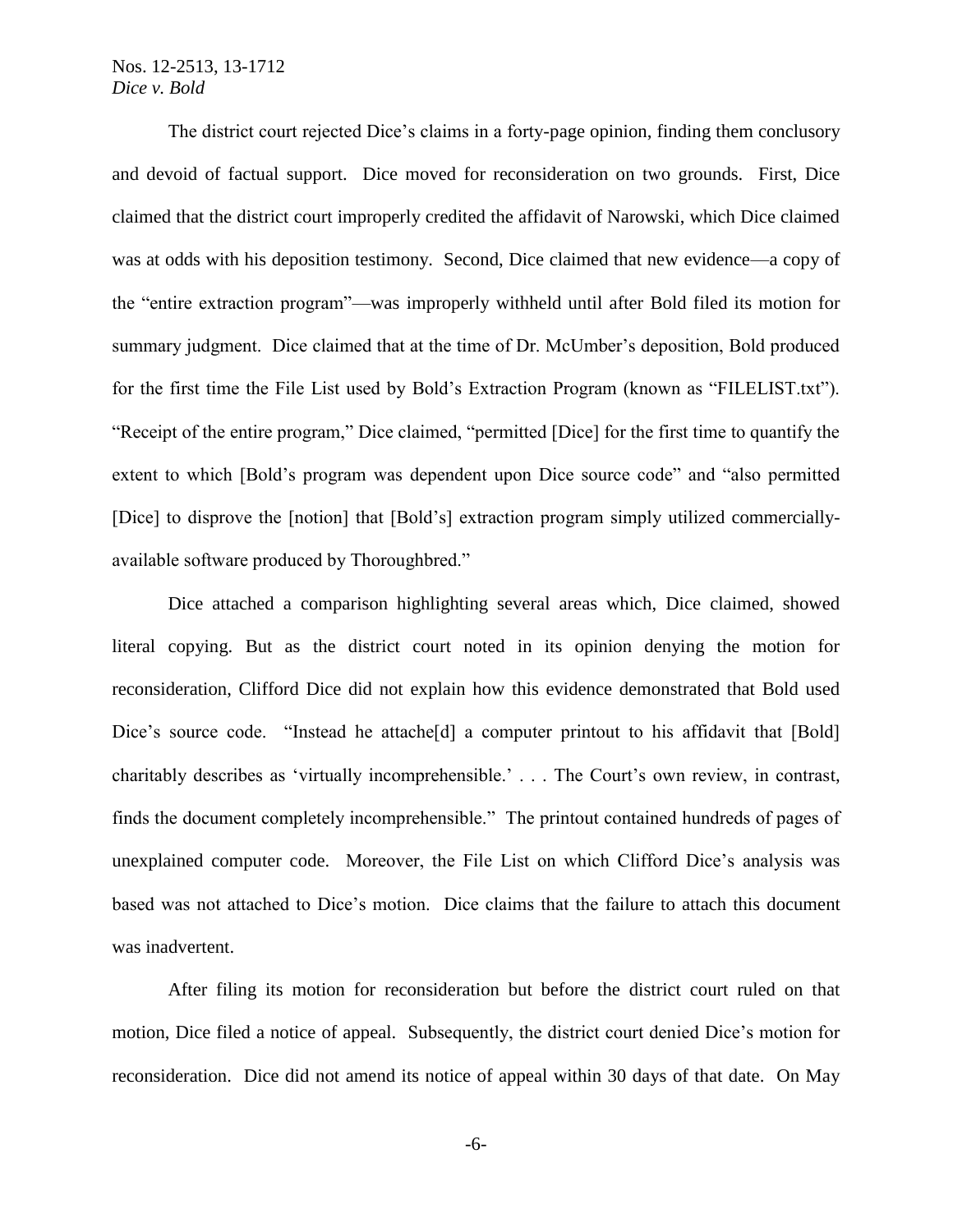16, 2013, Dice filed a motion for indicative ruling and relief from judgment pursuant to Federal Rules of Civil Procedure 60(b) and 62.1. Dice asserted that its clerical error in attaching the wrong exhibit caused the district court to deny the motion for reconsideration and asked the district court to enter an order indicating that it would grant Dice's motion for reconsideration if the court of appeals remanded for that purpose. The district court denied the motion, holding that Dice again failed to explain how the proffered evidence demonstrated that Bold misappropriated its property.

Dice filed an amended notice of appeal within 30 days of the denial of its motion for indicative ruling expressly seeking review of the order granting Bold's motion for summary judgment and the order denying Dice's motion for indicative ruling; it did not seek review of the reconsideration order.

## **II.**

The first question is one of jurisdiction. Dice attempts to appeal the district court's denial of its motion for indicative ruling. Under Rule 62.1, a district court may make certain indicative rulings on motions that the court lacks authority to grant because of a pending appeal. A district court may defer considering the motion, deny the motion, or state that it would grant the motion or that the motion raises a substantial issue. *See* Fed. R. Civ. P. 62.1(a).

Corresponding to Rule 62.1 is Federal Rule of Appellate Procedure 12.1. Rule 12.1(b) provides that "if the district court states that it would grant the motion or that the motion raises a substantial issue, the court of appeals may remand for further proceedings." Bold argues that because Rule 12.1(b) does not expressly provide for circumstances in which the district court denies a motion for indicative ruling, courts of appeal lack jurisdiction to entertain appeals from such motions. We are unaware of any case which so holds. *See* Fed. R. App. P. 12.1 advisory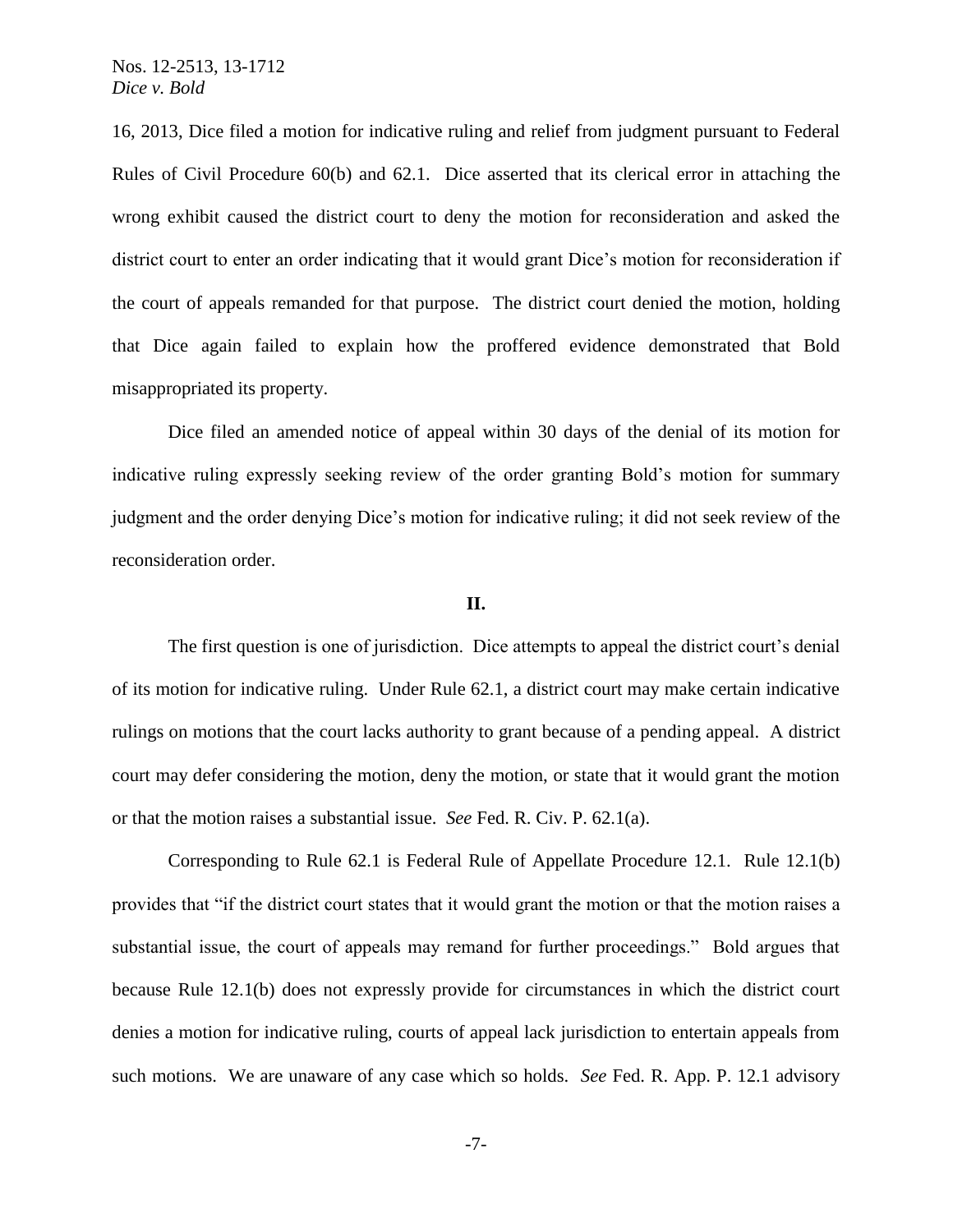committee's notes (citing *Jordan v. Bowen*, 808 F.2d 733, 736–37 (10th Cir. 1987) (refusing to review order denying motion for indicative ruling where party failed to appeal from that order)); *see also Ray v. Pinnacle Health Hosps., Inc.*, 416 F. App'x 157, 161 (3d Cir. 2010) (reviewing denial of motion for indicative ruling). Nor do we believe Rule 12.1 requires a party to wait until its initial appeal is adjudicated, file a new Rule 60(b) motion, and then appeal that motion's denial. Rule 12.1 does not foreclose our review.

Next is Dice's unappealed motion for reconsideration. In its amended notice of appeal, Dice did not mention the order denying its motion for reconsideration. Bold argues that under Federal Rule of Appellate Procedure  $4(a)(4)(B)(ii)$  and this court's opinions construing that rule, we lack jurisdiction to review the order denying reconsideration as well as the evidence put forward in Dice's motion.

Rule 4's strictures are jurisdictional. *See, e.g.*, *Browder v. Director*, 434 U.S. 257, 264 (1978). It provides in part that a party challenging an order disposing of any motion listed in Rule  $4(a)(4)(A)$ , or a judgment's alteration or amendment upon such a motion, must file a notice of appeal. Fed. R. App. P.  $4(a)(4)(B)(ii)$ . Rule  $3(c)(1)(B)$ , with which Rule  $4(a)(4)(B)(ii)$ requires compliance, requires the designation of the judgment or order from which an appeal is taken. *See United States v. Universal Mgmt. Servs., Inc.*, 191 F.3d 750, 756 (6th Cir. 1999 (citing Fed. R. App. P.  $3(c)(1)(B)$ ). Although jurisdictional, the notice requirements of Rule 3(c)(1) are liberally construed and applied. *See Caudill v. Hollan*, 431 F.3d 900, 907 (6th Cir. 2005) (citing *Foman v. Davis*, 371 U.S. 178, 180–81 (1962)).

We consider all arguments asserted prior to the final disposition of a case if the party indicates in its notice of appeal that it appeals either the final judgment or the final order. *Id*. at 906. Where the notice of appeal limits the orders appealed, we will not, "absent specific mention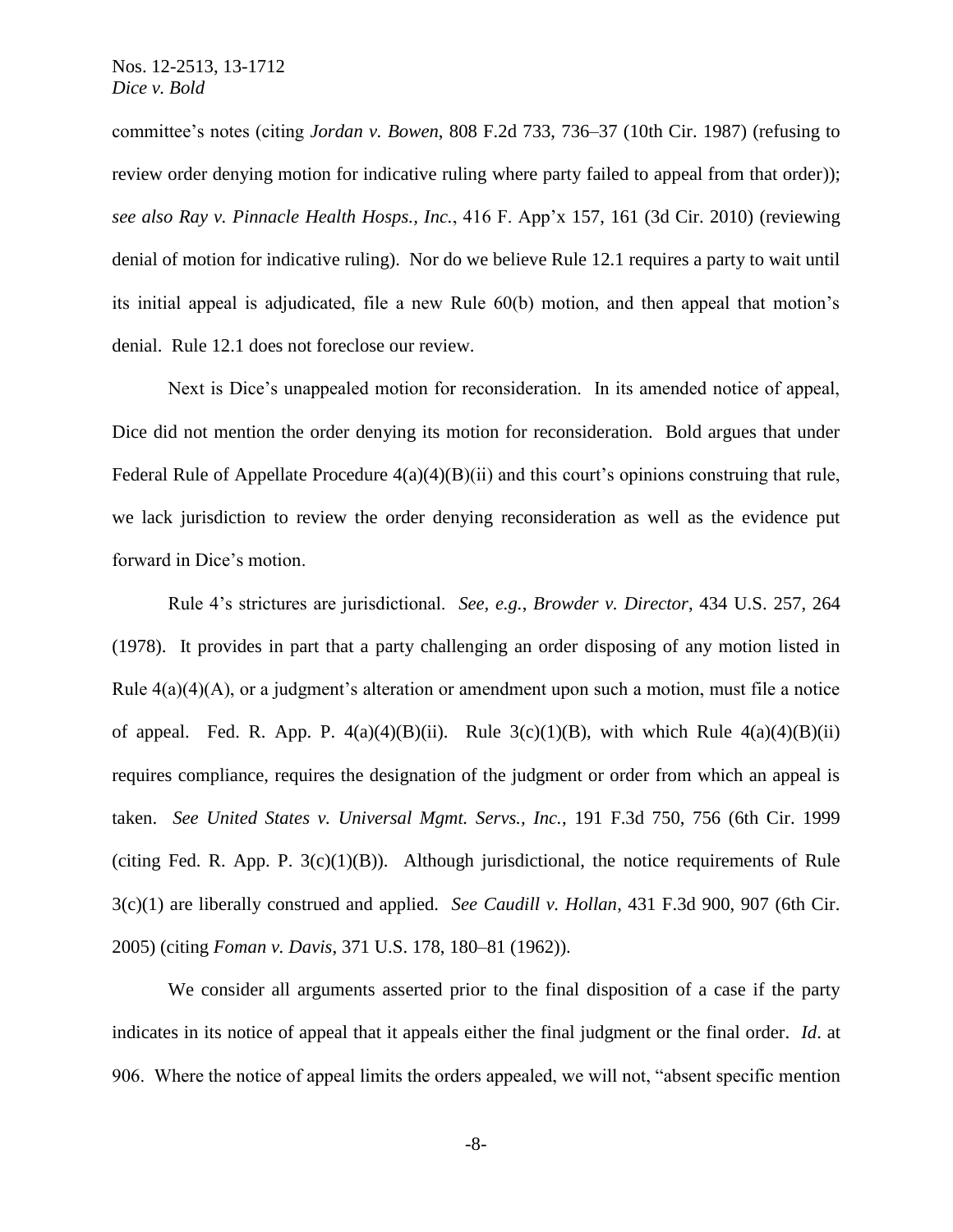in the notice of appeal, entertain issues raised in post-judgment motions." *Id*. However, "[t]o the extent that the post-judgment motions relate to issues raised before judgment, the appellate court will deal with them anyway." *Id.* Although the case law speaks of issues raised before the "final" order" or the "final judgment," there is no principled reason to hold that this language bars consideration of issues raised before the last order appealed. The only concern motivating this jurisprudence is compliance with the Federal Rules of Appellate Procedure's notice requirement. *See id.* Parties receive the same notice of the issues on appeal whether they were raised in a notice of appeal of a motion granting summary judgment or subsequent motion for indicative ruling. What matters is that the issues flagged in the notice of appeal have already been raised. The dividing line is the last appealed judgment: issues raised before the last appealed judgment will be considered, issues raised after will not. Here, the last appealed judgment was the motion for indicative ruling.

Dice raised two issues in its motion for reconsideration. The first issue was whether the district court erred in relying on Narowski's affidavit. This issue was before the district court in Bold's motion for summary judgment. The second issue was whether Bold's untimely production of the File List prevented Dice from demonstrating that Bold misappropriated its copyrighted source code. Dice's motion for indicative ruling argued that the district court erred in denying the motion for reconsideration because Dice inadvertently attached the wrong exhibit. The motion for indicative ruling, relying on the same arguments and evidence and the properly attached exhibit, sought to cure that defect. Indeed, it would be impossible to consider the motion for indicative ruling—which was properly appealed—without considering the motion for reconsideration. Accordingly, this court has jurisdiction to consider the issues and facts raised in Dice's motion for reconsideration.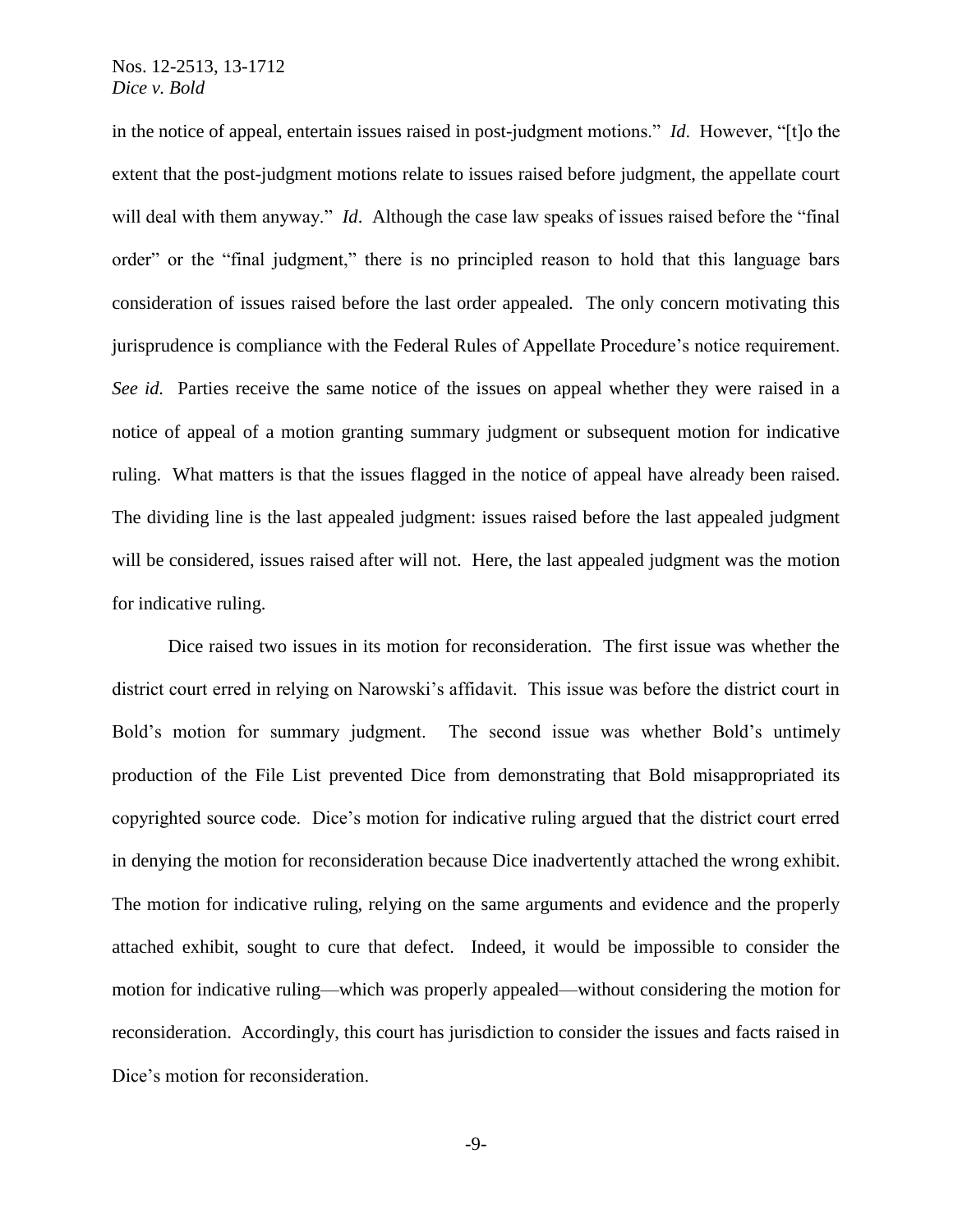#### **III.**

It is the parties, in our adversarial system, who frame the issues before the court. This is true of both factual and legal arguments. The rules of civil procedure and standards of appellate review acknowledge this. The nub of this dispute is the district court's summary judgment order. Rule 56(c) requires a party objecting to a motion for summary judgment to support its assertions by "citing to particular parts of materials in the record." Accordingly, we do not "'entertain on appeal factual recitations not presented to the district court' when reviewing a district court's decision." *Chi. Title Ins. Corp. v. Magnuson*, 487 F.3d 985, 995 (6th Cir. 2007) (quoting *Guarino v. Brookfield Twp. Trustees*, 980 F.2d 399, 404 (6th Cir. 1992)). The "proper focus is on the factual evidence submitted below." *Id*. at 996; *Cacevic v. City of Hazel Park*, 226 F.3d 483, 491 (6th Cir. 2000) ("Although [plaintiffs] proffered evidence that might or might not show a genuine issue of material fact after the district court had granted the defendants' motion for summary judgment, that evidence will not be considered by us on review."); *Estate of Mills v. Trizec Props.*, 965 F.2d 113, 115 (6th Cir. 1992). "This burden to respond is really an opportunity to assist the court in understanding the facts. But if the non-moving party fails to discharge that burden . . . its opportunity is waived and its case wagered." *Guarino*, 980 F.2d at 405.

The same is true of legal arguments. This court requires "timely and reasoned presentation of non-jurisdictional issues to avoid forfeiture." *Winnett v. Caterpillar, Inc.*, 553 F.3d 1000, 1006 (6th Cir. 2009). "It is well-settled that this court's 'function is to review the case presented to the district court, rather than a better case fashioned after an unfavorable order.'" *Armstrong v. City of Melvindale*, 432 F.3d 695, 700 (6th Cir. 2006) (internal alterations and quotation marks omitted) (quoting *Barner v. Pilkington N. Am., Inc.*, 399 F.3d 745, 749 (6th

-10-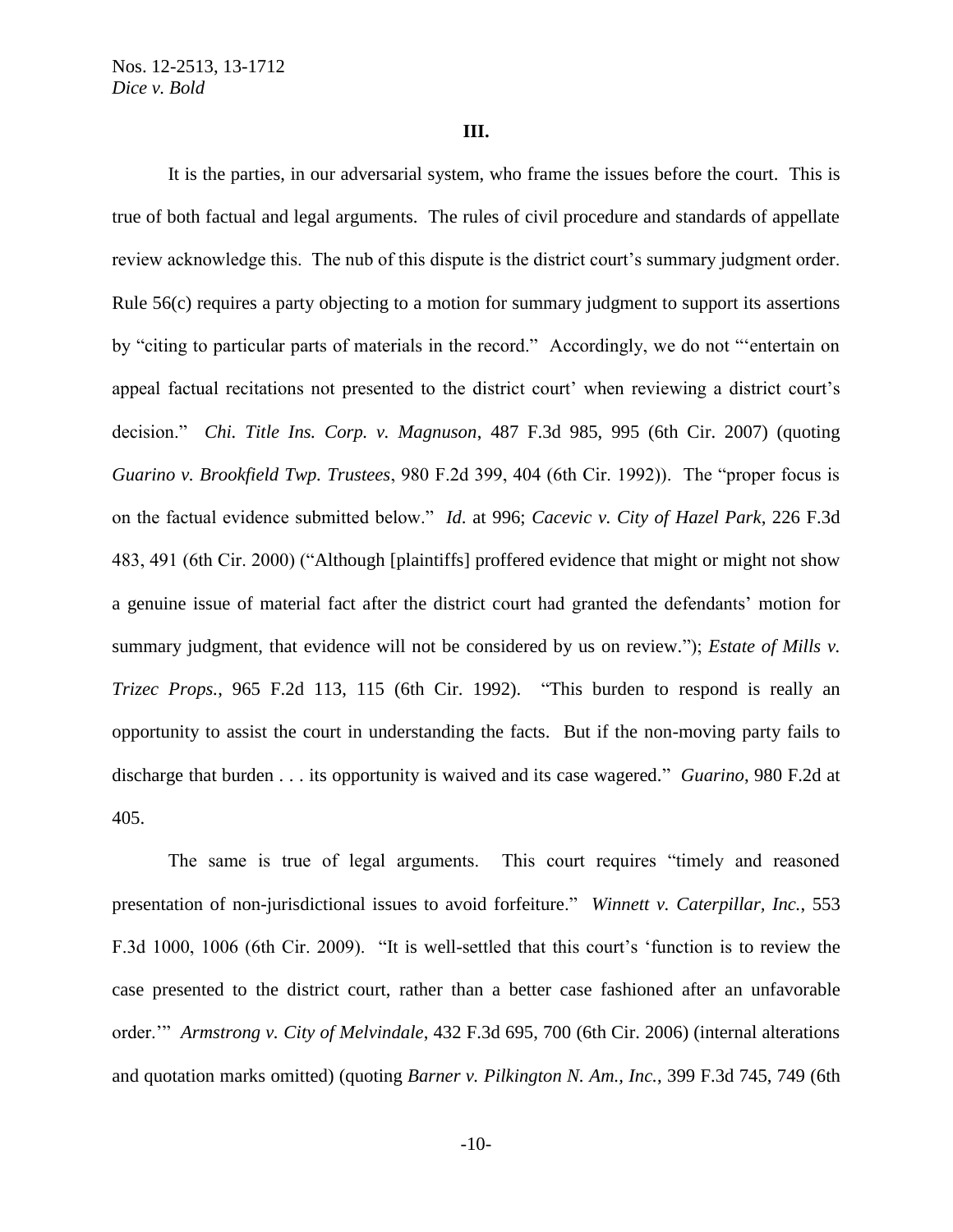Cir. 2005). Arguments not squarely presented to the district court are not reviewed on appeal. *See, e.g.*, *Thurman v. Yellow Freight Sys., Inc.*, 90 F.3d 1160, 1172 (6th Cir. 1996).

With these parameters in mind, we review the district court's order granting summary judgment *de novo*, *see Crouch v. Honeywell Int'l Inc.*, 720 F.3d 333, 338 (6th Cir. 2013), and, treating a denial of indicative relief as we would a Rule 60(b) motion, we review the district court's order denying Dice's motion for indicative ruling for abuse of discretion, s*ee Ray*, 416 F. App'x at 161 n.3. As will be discussed in greater detail below, Dice's appeal suffers from both aforementioned ailments—it presents new legal arguments supported by previously unmentioned record evidence.

## **IV.**

#### **A.**

Dice argues that the district court erred in granting summary judgment to Bold on the MUTSA claim. A claim for misappropriation of trade secrets, as the cause of action suggests, requires: (1) a trade secret; and (2) misappropriation. *See* Mich. Comp. Laws § 445.1902.<sup>2</sup>

A trade secret consists of two component parts. It is information that derives independent economic value from not being generally known to, and not being readily ascertainable by proper means by, other persons who could obtain economic value from its disclosure or use. *Id*. § 445.1902(d). And the information must be the subject of reasonable efforts under the circumstances to maintain its secrecy. *Id.* As a general matter, trade secret law does not protect "an idea which is well known or easily ascertainable." *Manos v. Melton*, 100 N.W.2d 235, 238 (Mich. 1960). "Trivial advances or differences in formulas or process operation are not

<sup>2</sup> The district court and the parties rely on *Stromback v. New Line Cinema*'s articulation of a three-part trade secret claim. 384 F.3d 283, 302 (6th Cir. 2004). *Stromback* explicitly stated that the three-element trade-secret claim was the common-law claim and that the common-law claim was displaced by MUTSA. *Id*.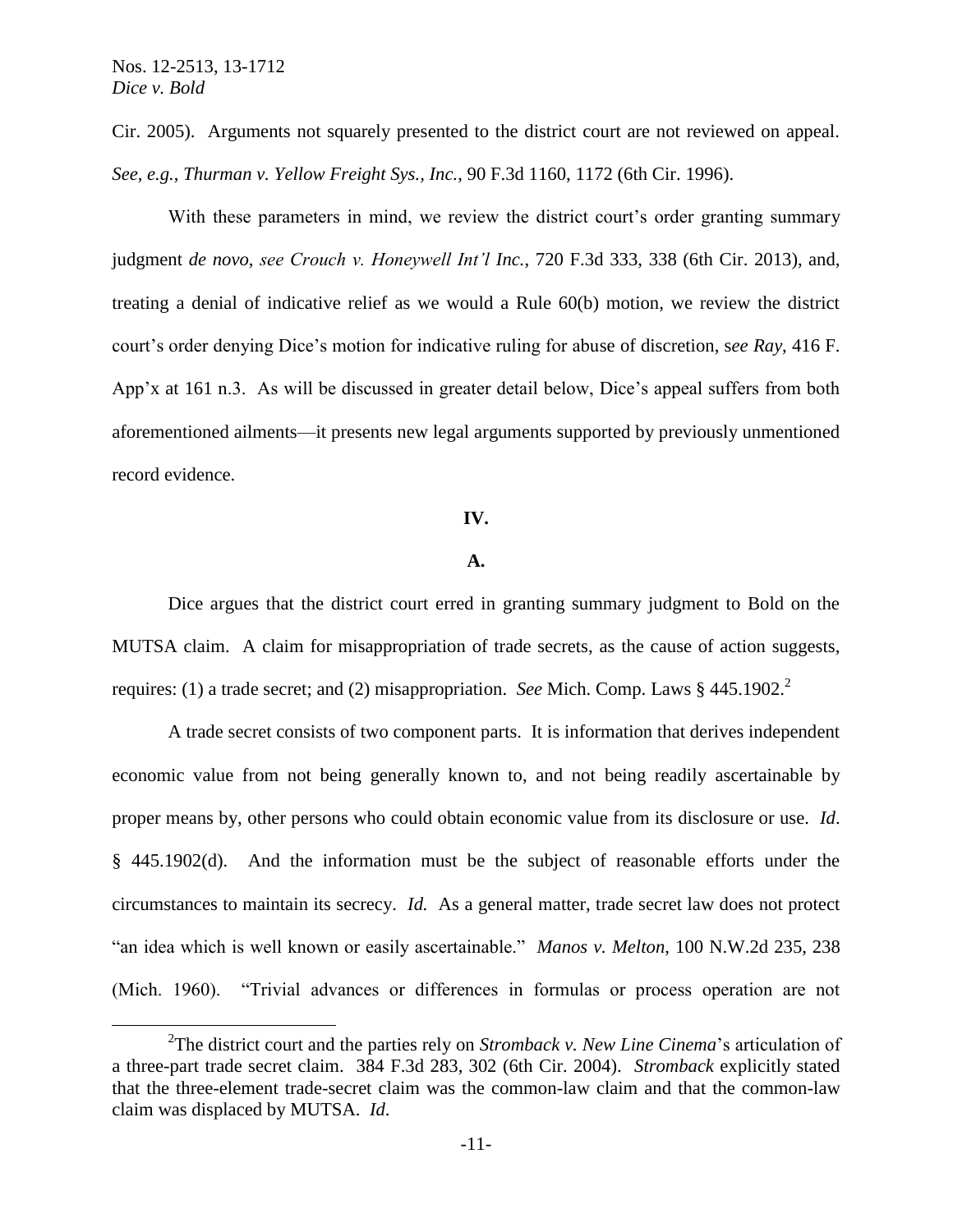protectable as trade secrets." *Id*. at 239 (internal quotation marks omitted); *Agency Solutions.Com, LLC v. Trizetto Grp., Inc.*, 819 F. Supp. 2d 1001, 1017 (E.D. Cal. 2011) ("Proprietary ways of doing the same thing that others in the same field do are not trade secrets."). "Of critical importance here, to be worthy of trade secret status, the secret information must afford the owner a competitive advantage by having value to the owner and potential competitors." *Daimler-Chrysler Servs. N. Am., LLC v. Summit Nat'l, Inc.*, 289 F. App'x 916, 922 (6th Cir. 2008) (applying MUTSA).

MUTSA defines misappropriation as acquisition, disclosure, or use of a trade secret by a person who knows or has reason to know that the trade secret was acquired by improper means. *See* Mich. Comp. Laws § 445.1902(b).

Dice argues that Bold misappropriated two trade secrets: (1) the ALSCHART; and (2) its receiver drivers software.

#### **1.**

Dice argues that the district court erred in concluding that the data obtained from the ALSCHART file via the Thoroughbred query was not a trade secret. Again, the ALSCHART is a file containing a master list or database of alarm codes. Dice argues that because the ALSHCART contains codes converted to Dice's standards, the ALSCHART was subject to trade secret protection.

Dice fails to explain how this information, even if uniquely coded, is a trade secret. The ALSCHART is a compilation of labelling codes created by manufacturers, not Dice. The codes were collected by Dice's customers, not Dice. Dice has not put forward an explanation of how the value of its unique labelling is derived from it not being readily ascertainable by proper means. And Dice has not produced any evidence to that effect. *See* Mich. Comp. Laws §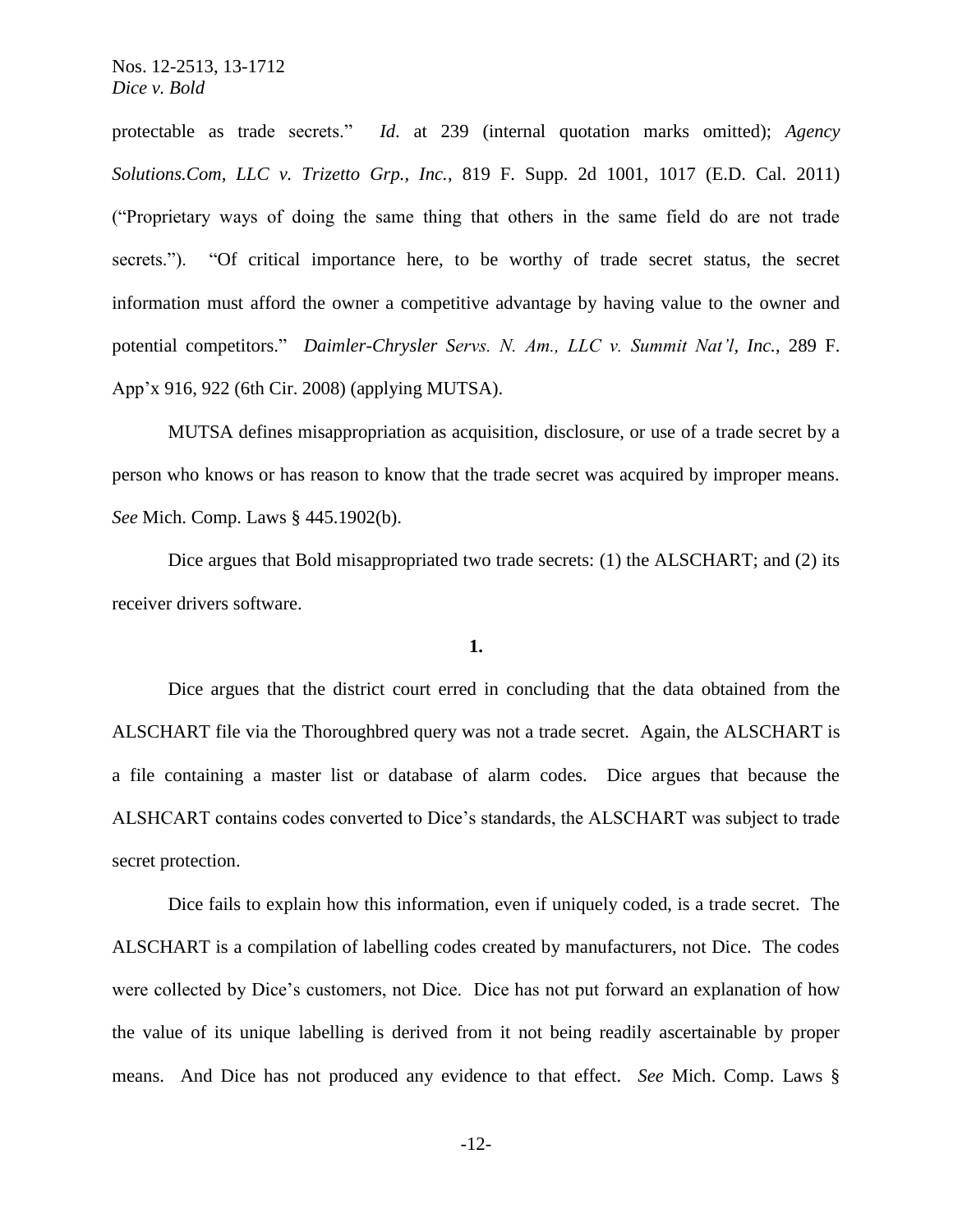450.1902(d); *see also Daimler-Chrysler*, 289 F. App'x at 922 (plaintiff bears the burden to produce sufficient evidence to suggest that information derives independent economic value secrecy); *Utilase, Inc. v. Williamson*, 188 F.3d 510, 1999 WL 717969, at \*6 (6th Cir. Sept. 10, 1999) (plaintiff must identify trade secret with specificity); *Dura Global Techs., Inc. v. Magna Donnelly Corp.*, 662 F. Supp. 2d 855, 859 (E.D. Mich. 2009) (same).

In addition, Dice failed to present competent evidence of misappropriation to the district court. Noting the fact that Dice did not cite *any* record evidence, the district court granted Bold's well-supported motion for summary judgment. Dice, for the first time on appeal, cites record evidence that it claims supports a finding of misappropriation. We do not, however, "entertain on appeal factual recitations not presented to the district court any more readily than [we] will tolerate attempts to enlarge the record itself." *Guarino*, 980 F.2d at 404. The district court did not err in rejecting Dice's conclusory allegations of misappropriation in the face of competent evidence to the contrary. *See* Fed. R. Civ. P. 56(c).

### **2.**

Dice also argues that its software is a trade secret. Specifically, Dice claims that Bold misappropriated its receiver drivers that take incoming signals and convert the data to Dice's standard. Although Dice's briefing on this claim is opaque, we are skeptical whether Dice raised this claim before the district court. Neither in the operative complaint nor in Dice's response to Bold's motion for summary judgment can we find a trade secret claim based on receiver drivers or software that performs that function. In Bold's motion for summary judgment, Bold discussed only the ALSCHART as material potentially subject to trade secret protection. In response, Dice referred only to software that compiles information—a description consistent with the ALSCHART's function and not the receiver drivers. The district court then treated the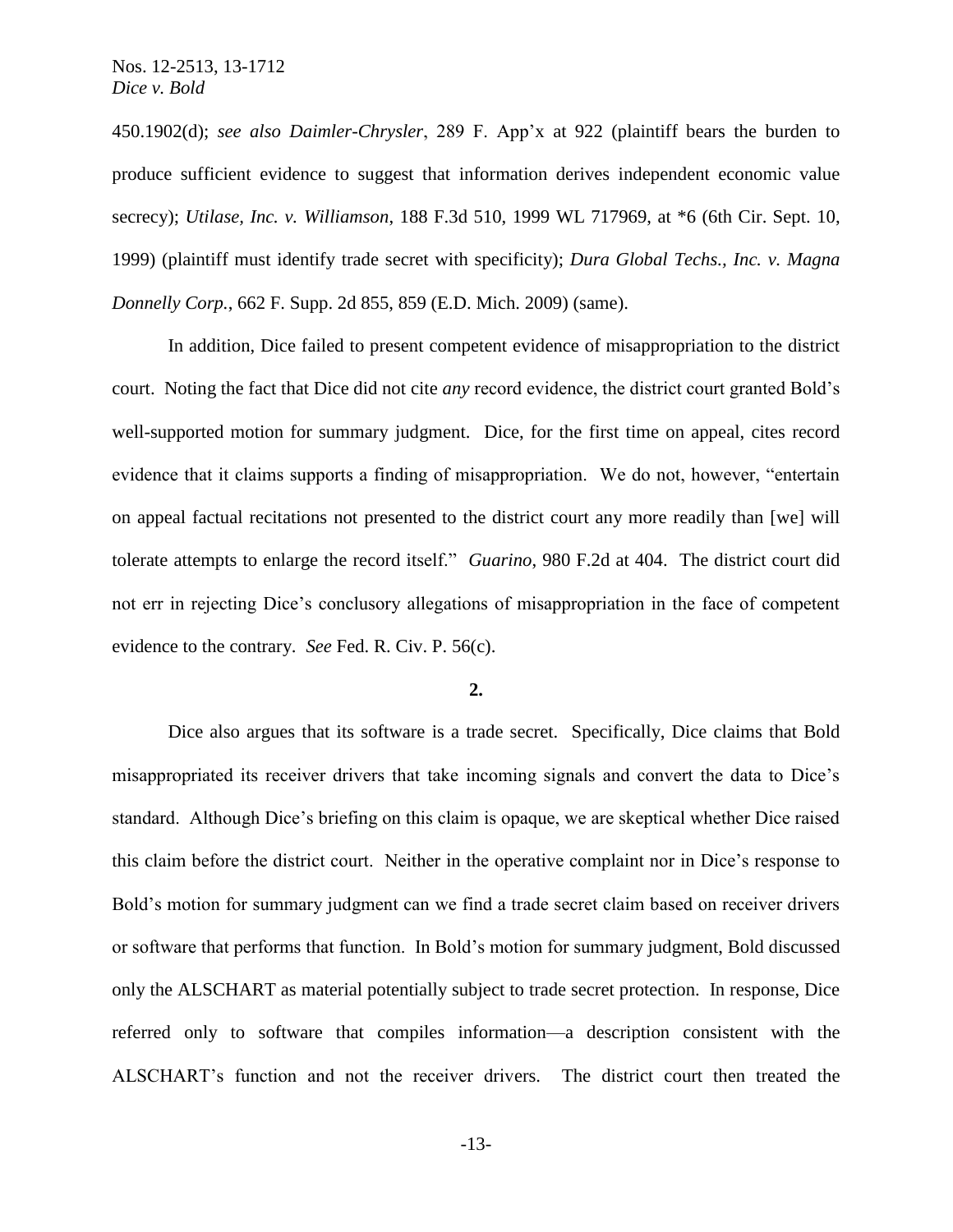ALSCHART file as the subject of Dice's trade secret claim in its order granting summary judgment. Had the district court made so plain an error in failing to consider an entirely independent trade secret claim, we would expect Dice to mention that in its motions for reconsideration or indicative ruling. It did not.

Even if not forfeited for this reason, Dice's claim is defective for two independent reasons. First, as discussed above, Dice failed to present competent evidence of misappropriation to the district court. Second, much like the ALSCHART claim, Dice has never put forward any evidence, let alone make the argument, that its receiver drivers are actually a trade secret. Other than a generalized explanation of what the receiver drivers do, Dice has failed to explain whether the receiver drivers derive economic value from their secrecy.

#### **B.**

Dice alleges that to undertake the extraction process, Bold created an unauthorized derivative work in violation of the Copyright Act, 17 U.S.C. § 106(2). 17 U.S.C. § 411(a) provides: "no civil action for infringement of the copyright in any United States work shall be instituted until preregistration or registration of the copyright claim has been made in accordance with this title." In *Reed Elsevier, Inc. v. Muchnick*, the Supreme Court clarified that this requirement is a precondition to suit and not a jurisdictional rule. 559 U.S. 154, 161 (2010).

Dice did not seek copyright protection until after it filed suit.<sup>3</sup> We do not decide whether late registration can cure this non-jurisdictional defect. *See Positive Black Talk Inc. v. Cash Money Records, Inc.*, 394 F.3d 357, 365 (5th Cir. 2004), *abrogated by Reed Elsevier*, 559 U.S. at 157. Dice's claim fails for a separate reason. Not all copying amounts to copyright

<sup>3</sup>Dice's reliance on *Coles v. Wonder*, 283 F.3d 798, 801 (6th Cir. 2002), is misplaced. *Coles* stands for the unremarkable proposition that although an action for infringement cannot be enforced until § 411's filing requirements have been satisfied, copyright protection extends retroactively to the time the artist creates the work. *Id*.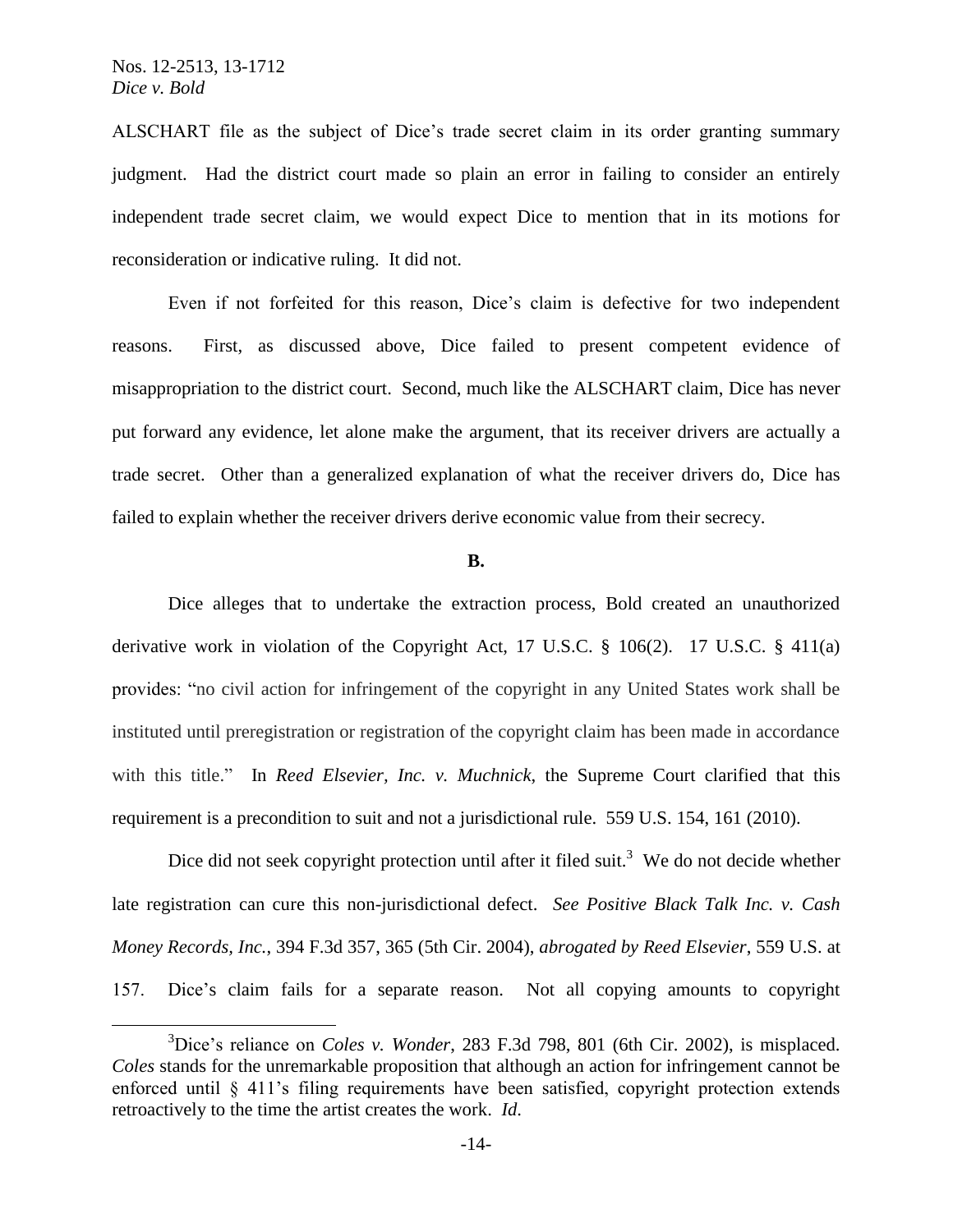infringement. *Feist Publ'ns, Inc. v. Rural Tel. Serv. Co.*, 499 U.S. 340, 361 (1991). Allowing that registration constitutes *prima facie* evidence of the copyright's validity, *see* 17 U.S.C. §  $410(c)<sup>4</sup>$ , the plaintiff must still prove "that the defendant copied protectable elements of the work." *Lexmark Int'l, Inc. v. Static Control Components, Inc.*, 387 F.3d 522, 534 (6th Cir. 2004); *see also Feist*, 499 U.S. at 361. Only original material is subject to copyright protection and, even then, elements of a computer program dictated by practical realities may not be protectable. *See Lexmark*, 387 F.3d at 535.

Dice has not attempted to demonstrate which aspects of its programs were protectable. Dice does not identify any original elements in its software and does not argue that the receiver drivers represent non-functional expression. Irrespective of how unique the Dice standard or its source code, the district court was right not to find a fact question on the basis only of Dice's say-so. Dice attempts to explain its failure to produce any such evidence by pointing to the fact that Bold belatedly produced the File List document, which, according to Dice, finally allowed it to inspect Bold's Extraction Program. But in its motion for reconsideration and in its motion for indicative ruling, Dice failed to identify the original and non-functional elements of its work. Instead, it provided hundreds of pages of incomprehensible computer code without explanation other than Clifford Dice's claim that "Bold's extraction program utilized Dice source code in the conversion process."

<sup>&</sup>lt;sup>4</sup>Dice does not make this argument. Moreover, at least at the time Dice filed suit, it was not entitled to this benefit of registration. And finally, Dice does not claim a copyright in the ALSCHART, only in its receiver drivers.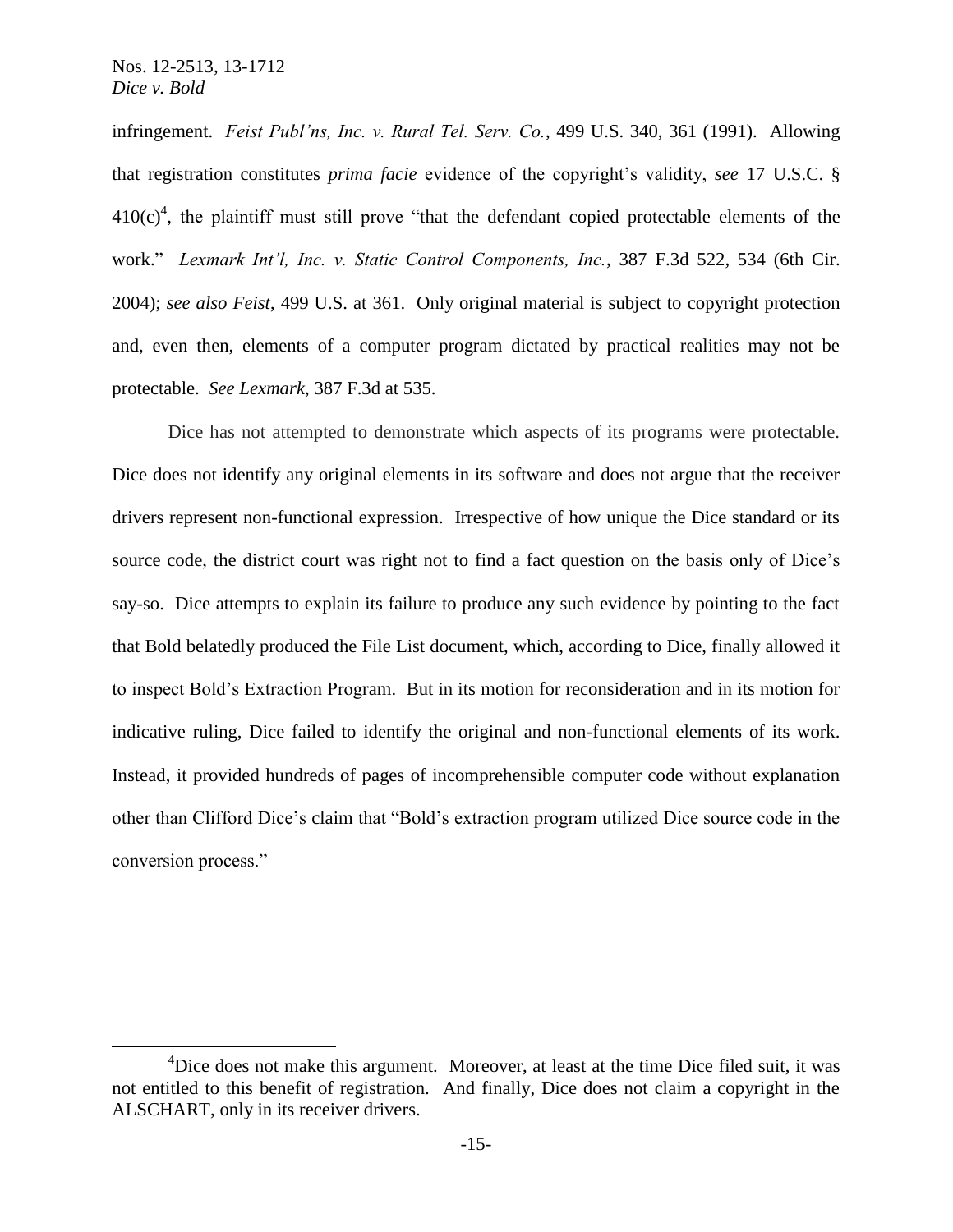## **C.**

Dice asserts on appeal that Bold violated the Digital Millennium Copyright Act ("DMCA"), 17 U.S.C. § 1201(a), because customers allowed Bold to use their passwords to login to the Dice servers through the "Go To Assist function."

For two reasons this claim fails. First, Dice did not cite any evidence of circumvention of technological measures to the district court. The district court rejected Dice's claim for this reason. Likewise on appeal, to the extent we are inclined to allow Dice to resurrect its argument, Dice cites no evidence. Second, Dice's general theory before the district court was that Bold circumvented Dice's attempts to encrypt its software. Dice now argues that Bold violated the DMCA because ESC Central improperly allowed Bold to use its passwords to login to the Dice software operating at the customer's site through the Go To Assist function. This is a new argument not appropriately considered on appeal.

#### **D.**

Dice argues that the district court erred in dismissing its private cause of action under the Computer Fraud and Abuse Act ("CFAA"), 18 U.S.C.  $1030(g)$ .<sup>5</sup> Generally, the CFAA protects against unauthorized computer access. Dice puts forward a complex claim of unauthorized access. It claims that, although ESC Central's servers running Dice software were owned by ESC Central, they were connected to the Dice disaster recovery network at Dice's office in Michigan. According to Dice, customer-owned servers, like the ESC Central server running the Dice software, were actually a branch of Dice's network. This is because, when a Dice system is installed, Dice's Michigan servers mirror its customers' servers. Consequently, according to Dice, when Bold employees accessed ESC Central servers they necessarily accessed the Dice

<sup>&</sup>lt;sup>5</sup>Dice does not clarify under which subsection it brings its claims, but this is ultimately irrelevant.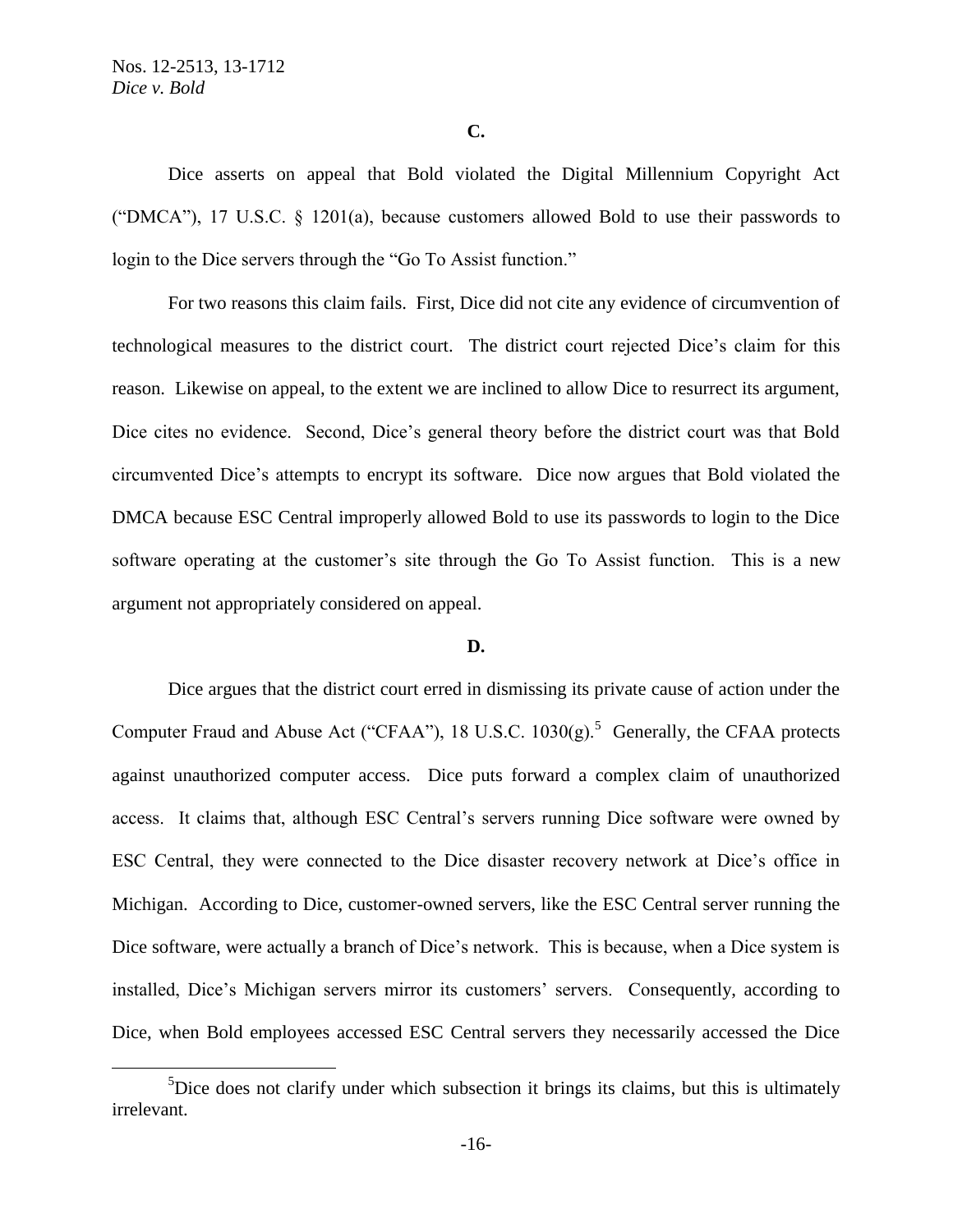$\overline{a}$ 

disaster recovery network. This argument, like many before, was not fairly made to the district court. 6

Even assuming this claim were fairly raised, it would still fail. Liability under the CFAA requires a showing of intentional access. 18 U.S.C. § 1030(a)(2). Neither Narowski nor Condon was aware that performing a Go To Assist Function on ESC Central servers allowed access to Dice servers in Bay City, Michigan. Dice also does not explain how, even if the Go To Assist function allowed access to Dice servers, Condon or Narowski used the Go To Assist function to obtain Dice source code. *See* 18 U.S.C. § 1030(e)(6). Condon explains:

If permission is granted by the customer, the Go To Assist function allows me to view the computer screen of the customer from Bold's Colorado office and to perform commands on the customer's computer. . . . The result is the same as if I was at the customer's office and the customer allowed me to sit at their computer terminal and view their computer screen. . . .

Using Go To Assist I was able to view ESC's computer screens for the ESC server running Dice and the ESC server running Bold to help diagnose [a] discrepancy in the signal interpretations. As far as I am aware, the Go to Assist function would not allow myself or any other Bold user to access Dice source code in the Dice software running on ESC's servers and I have never used Go To Assist for that purpose."

And Narowski attested: "With GoToAssist I cannot access any Dice source code even if the Dice

software is running on the customer's computer which grants access and I have never used

 ${}^{6}$ Dice's response to Bold's motion for summary judgment stated: "gotoassist enabled Mr. Narowski and any other qualified Bold employee to access Dice servers without alerting Dice." Dice did not explain that this occurred through the mirroring function of the disaster recovery network nor did Dice cite any evidence for that claim. On appeal, Dice points to the fact that in an affidavit attached as an exhibit, Clifford Dice explained the mirroring function. But the district court was not required to comb through the uncited record to make sense of Dice's claim and, at the very least, Dice was obligated to *explain* the factual basis for its claim to the district court. *See Tucker v. Tennessee*, 539 F.3d 526, 531 (6th Cir. 2008).